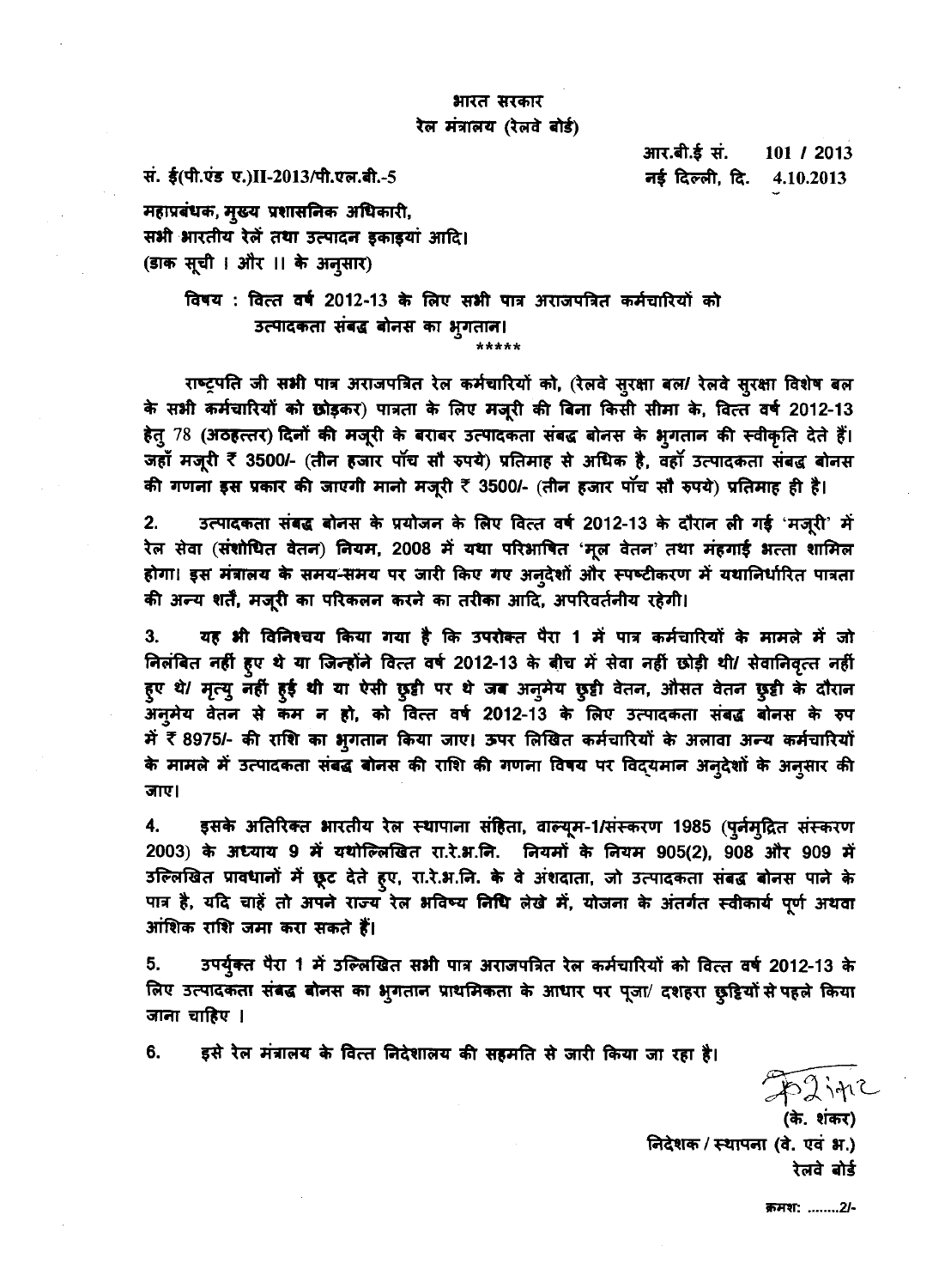सं. ई(पी.एंड ए.)II-2013/पी.एल.बी.-5

नई दिल्ली, दि. 4.10.2013

प्रतिलिपि : भारत के उपनियंत्रक एवं महालेखा परीक्षक (रेलें), कमरा नं. 224, नई दिल्ली- 110001 (40 अतिरिक्त प्रतियों सहित) को प्रेषित।

 $277$ 

कृते वित्त आयुक्त/ रेलवे

सं. ई(पी.एंड ए.)II-2013/पी.एल.बी.-5

सं. ई(पी.एंड ए.)II-2013/पी.एल.बी.-5

नई दिल्ली दि. 4.10.2013

प्रतिलिपि : 1. वित्त सलाहकार एवं मुख्य लेखा अधिकारी, सभी भारतीय रेलें तथा उत्पादन इकाइयां आदि को प्रेषित।

2. मुख्य रेल संरक्षा आयुक्त, 16 अशोक रोड, लखनऊ।

के प्रापार<br>(के. शंकर)

निदेशक/ स्थापना (वे. एवं भ्र.) रेलवे बोर्ड

नई दिल्ली, दि. 4.10.2013

- महासचिव, ए.आई.आर.एफ. (35 प्रतियों सहित)। 1.
- महासचिव, एन.एफ.आई.आर. (35 प्रतियों सहित)।  $2.$
- $3.$ राष्ट्रीय परिषद, जे.सी.एम. के सभी सदस्य एवं सचिव, कर्मचारी पक्ष, राष्ट्रीय परिषद, 13-सी, फिरोजशाह रोड, नई दिल्ली (90 प्रतियों सहित)।
- $4.$ महासचिव, फैडरेशन ऑफ रेलवे आफिसर्स एसोसिएशन (5 प्रतियों सहित)
- महासचिव, इरपोफ (5 प्रतियों सहित)। 5.
- महासचिव, आल इंडिया आर.पी.एफ. एसोसिएशन (5 प्रतियों सहित)। 6.
- $7.$ संचिव, इंडियन रेलवे कुलास-।! आफिसर्स एसोसिएशन (5 प्रतियों सहित)।
- 8. सचिव, आर.बी.एस.एस. ग्रुप ए आफिसर्स एसोसिएशन (5 प्रतियों सहित)।
- सचिव, रेलवे बोर्ड ग्रुप बी आफिसर्स एसोसिएशन (5 प्रतियों सहित)। 9.
- 10. सचिव, रेलवे बोर्ड मिनिस्ट्रीयल स्टाफ एसोसिएशन (5 प्रतियों सहित)।
- 11. सचिव, रेलवे बोर्ड ग्रुप डी कर्मचारी संघ (5 प्रतियों सहित)।
- 12. महासचिव, आल इंडिया एस.सी./एस.टी. रेलवे स्टाफ एसोसिएशन, कमरा नं. 8, रेल भवन (5 प्रतियों सहित)।
- 13. महासचिव, सेवानिवृत्त रेल कर्मचारी कल्याण एसोसिएशन (पंजी.) 490ए/16, गुरुद्वारा रोड़, गुडगांव।

\*\*\*\*\*

र्जनीन (कोयाना)<br>कृते सचिवा रेलवे बोर्डे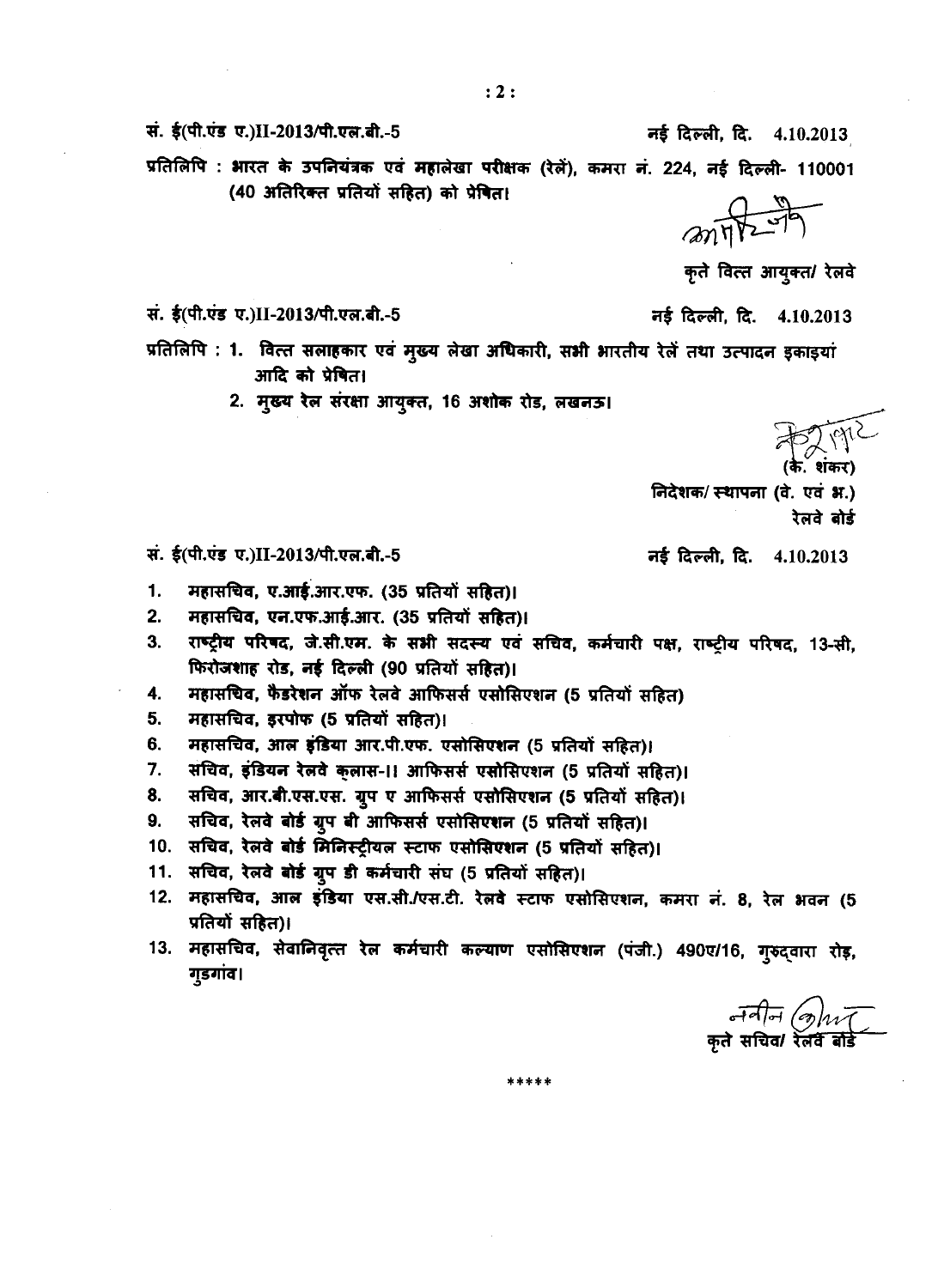## **<sup>2</sup>HIरत सरकार GOVERNMENT OF INDIA** रेल मंत्रालय **MINISTRY OF RAILWAYS Q14 As RAILWAY BOARD )**

**RBE No. 101 / 2013,** 

# **No. E(P&A)II-2013/PLB-5 New Delhi, dated : 04.10.2013.**

**The General Managers/CAOs, All Indian Railways & Production Units etc. (As per mailing lists No.1 & 2).** 

> **Subject : Payment of Productivity Linked Bonus to all eligible non-gazetted Railway employees for the financial year 2012-2013.**

The President is pleased to sanction Productivity Linked Bonus (PLB) equivalent to **78 (Seventy Eight)** days wages without any ceiling on wages for eligibility for the financial year 2012- 13 to all eligible non-gazetted Railway employees (excluding all RPF/RPSF personnel). Where wages exceed  $\bar{\tau}$  3500/- per month, Productivity Linked Bonus will be calculated as if 'wages' are  $\bar{\tau}$  3500/p.m.

2. 'Wages' for the purpose of calculating Productivity Linked Bonus shall include 'Basic pay' as defined in the Railway Services (Revised Pay) Rules, 2008 and dearness allowance drawn during the financial year 2012-13. Other conditions of eligibility, method of calculation of wages, etc., as prescribed in this Ministry's instructions and clarifications issued from time to time, shall remain unchanged.

3. It has also been decided that in the case of eligible employees mentioned in Para 1 above who were not placed under suspension, or had not quit service/retired/expired during the financial year 2012-13 or were on leave where leave salary admissible is not less than that admissible on leave on average pay, may be paid an amount of  $\bar{\tau}$  8975/- towards Productivity Linked Bonus for the financial year 2012-13. In the case of employees other than those mentioned above, the amount of Productivity Linked Bonus may be calculated in accordance with the extant instructions on the subject

4. Further, in relaxation to the provisions in Rules 905(2), 908 and 909 of State Railway Provident Fund Rules, as contained in Chapter 9 of R-I/1985 edition (2003 Reprint edition), such of the subscribers to the SRPF as are entitled to Productivity Linked Bonus may, if they so desire, deposit the whole or part of the amount admissible under the Scheme in their respective State Railway Provident Fund Accounts.

S. Disbursement of Productivity Linked Bonus for the financial year 2012-13 to all eligible nongazetted Railway employees mentioned in Para 1 above should be made on priority before the ensuing Puja/Dussehra holidays.

6. This issues with the concurrence of Finance Directorate of the Ministry of Railways.

 $\sigma$  and  $\alpha$ 

**( K. Shankar) Director/E(P&A), Railway Board.** 

**No. E(P&A)II-2013/PLB-5 New Delhi, dated : 04.10.2013.** 

Copy (with 40 spares) forwarded to the Deputy Comptroller and Auditor General of India (Railways), Room No.224, New Delhi-110001.

**for Financial Commissioner/Railways.** 

**2/-**